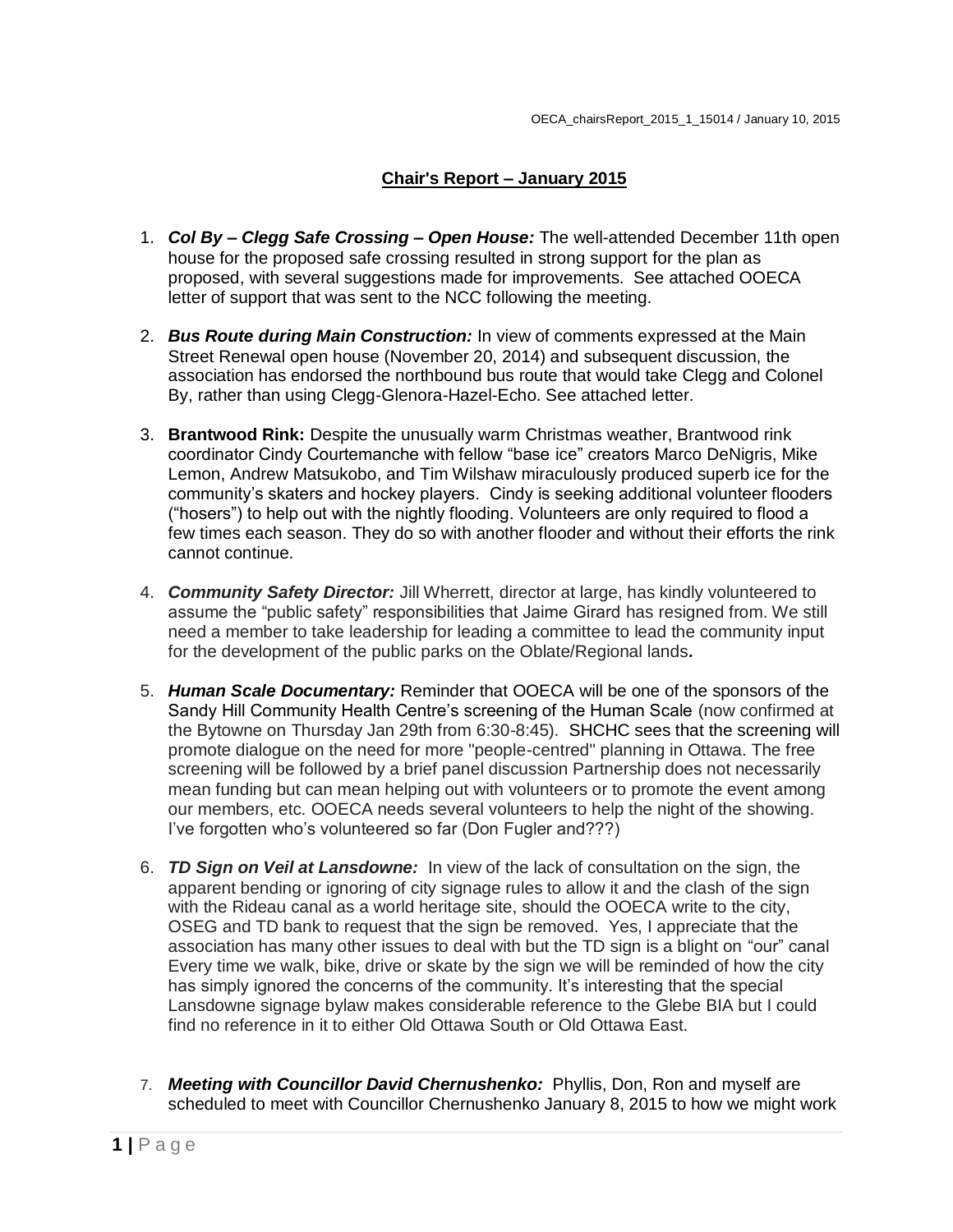together to advance OOE goals, address ongoing issues and what city budget items could be supportive of OOE and Capital Ward requirements. Some of the possible budgets items we'll raise are: acceleration of the Clegg-Fifth footbridge, parks on the Oblate/Regional land, community centre/hub funding, and detailed design and construction of the Rideau River western pathway / nature trail.

8. *Greystone Village Parks – Practicum Course for Carencia Rouse:* Carleton fourthyear student Carencia Rouse will do a "practicum" course helping OOECA / SLOE in preparing input for the planning of the three public parks on the Regional/Oblate lands (Attachment 3).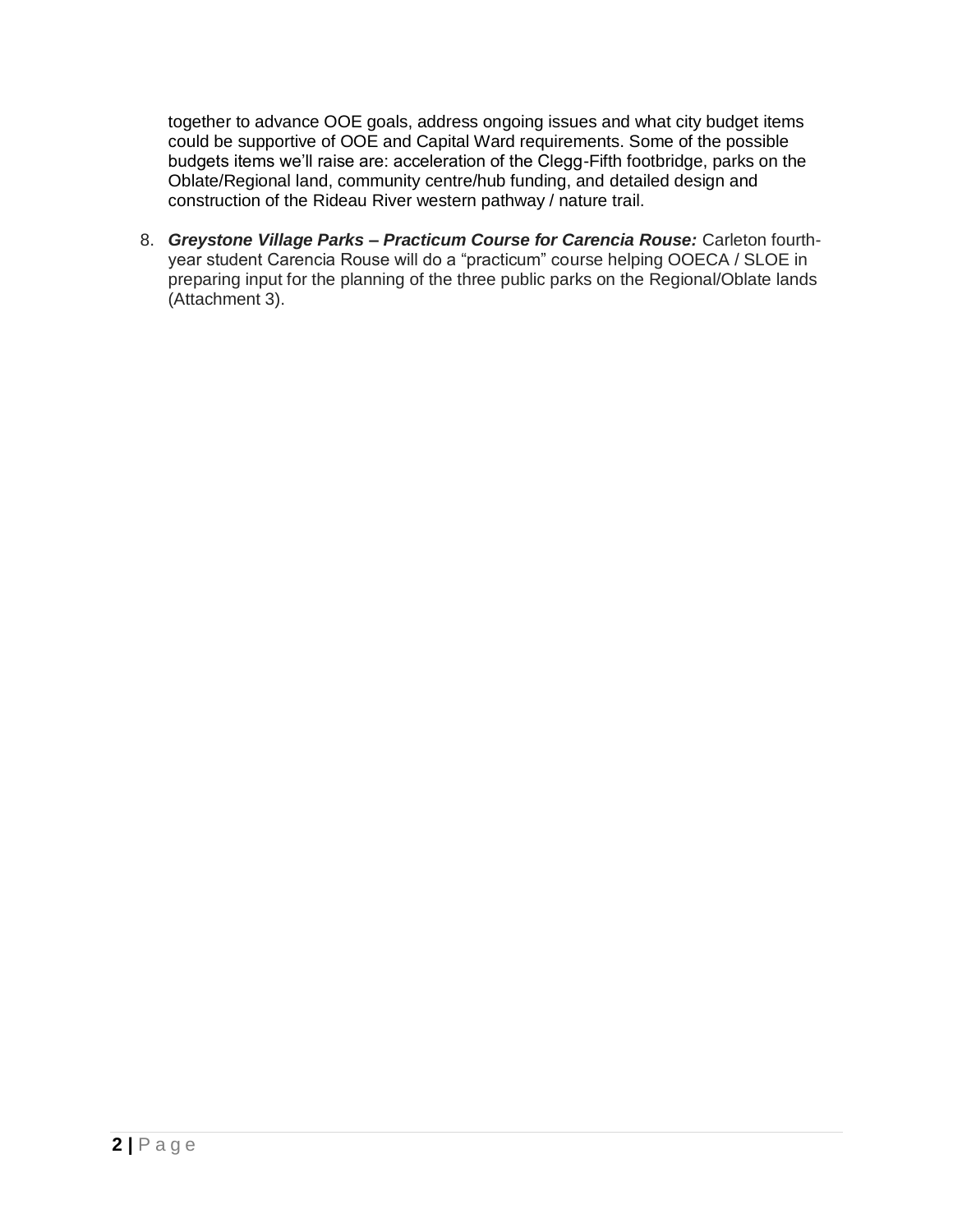*Attachment 1 – Endorsement of Safe Crossing of Colonel By at Clegg.*



December 19, 2014

Greg Kehoe Project Manager Colonel By Drive – Clegg Street Crossing National Capital Commission

Dear Mr. Kehoe:

## *Safe Crossing at Colonel By Drive and Clegg Street*

The Old Ottawa East Community Association strongly endorses the National Capital Commission's plan and accelerated construction schedule to create a safe pedestrian crossing at the intersection of Colonel By Drive and Clegg Street.

Just as we applauded the Commission's creation of a safe crossing at Queen Elizabeth Driveway and Fifth Avenue, the safe crossing at CBD-Clegg will greatly improve safety and accessibility for cyclists and pedestrians.

Twenty-eight years ago (October 16, 1986), Jean Pigott, the then NCC chairperson, wrote about the CBD-Clegg crossing: "Commission staff is currently studying the locations as well as the most effective means to create safe crossings without unduly impeding the flow of vehicular traffic. We hope to have solutions to this perplexing problem by next spring." So we've waited a while. In the OOECA's 2010 response to the Rideau Canal Pedestrian Crossing Study, we wrote that creation of a signalized crossing at CBD-Clegg was our priority (see attachment).

And, given that there is about twice the traffic volume on CBD as there is on the Driveway, it is appropriate that the work be done next year. We also note that the accelerated construction of the safe crossing is welcomed by pedestrians and cyclists who, without the crossing, would have an even harder time crossing the parkway when traffic increases during Main Street reconstruction.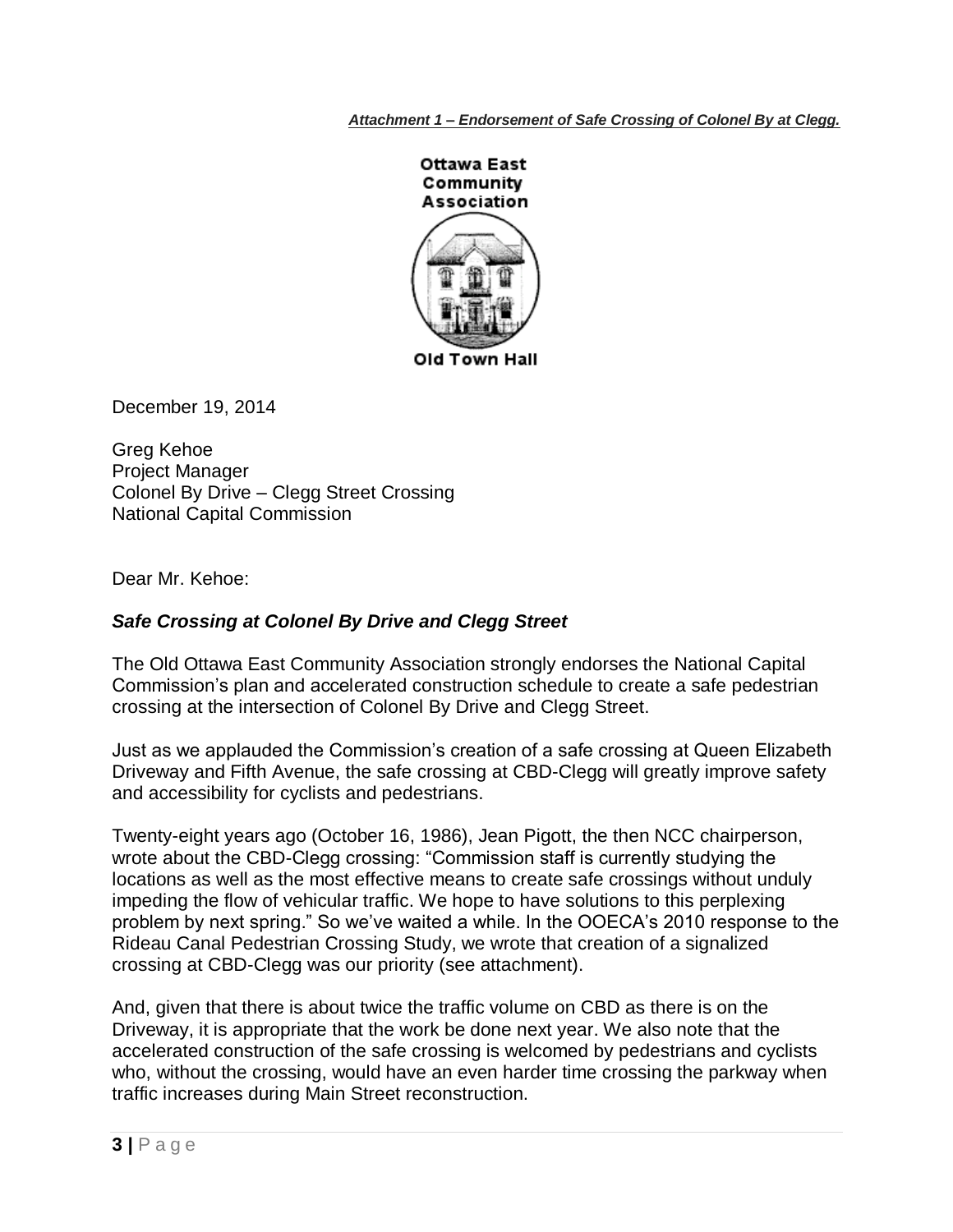2

In terms of the proposed closure of Echo on the north side of Clegg, the traffic counts show that there are only low volumes so that only minor increases of traffic will be experienced on McGillivray, Clegg, Herridge and possibly one or two other neighbouring streets. Also, the experience of having Echo closed on the south side of Clegg has worked well for residents, cyclists and pedestrians so a similar experience is likely when there is a closure on the north side.

As for the suggestion of removing the planters / barriers on Echo at Hazel, our suggestion is that they remain. Should in the future it be determined by those affected by the closure of Echo on the north side Clegg that removing the planters at Echo-Hazel would result in improvement then such a proposition can be considered at that time. We understand that you may reduce the width of the crosswalk on Clegg from the 4 m width to something less and this will contribute to a better design and functioning of the intersection. As an aside, we expect that the City of Ottawa will ensure this passage will be plowed in the winter, something that, unfortunately, hasn't happened at the Echo-Hazel intersection where cyclists can't pass between the planters in the winter.

We very much appreciate that the signalized crossing is primarily being created to improve pedestrian and cyclist safety. However, it may also improve motorized accessibility and flows. In this regard we would appreciate your further consideration of two suggestions that arose during the consultations.

First, the proposed "no right turn on a red" from westbound Clegg onto northbound CBD may not be a required or useful prohibition. We appreciate that the prohibition is to prevent motorists from endangering Echo pedestrians and cyclists who will be crossing on the green of the Echo signal. While we need to ensure the north-south Echo Drive crosswalk is not blocked, a prohibition of the right turn on a red may backup up traffic on Clegg. Further, a greater threat to pedestrians and cyclists is when they are crossing CBD on a green and cars are turning both left and right from Clegg onto CBD. Clearly, in this case, the motorists must yield to pedestrians and cyclists and the same would apply to motorists who, were the prohibition not to exist, could be turning right onto CBD from Clegg.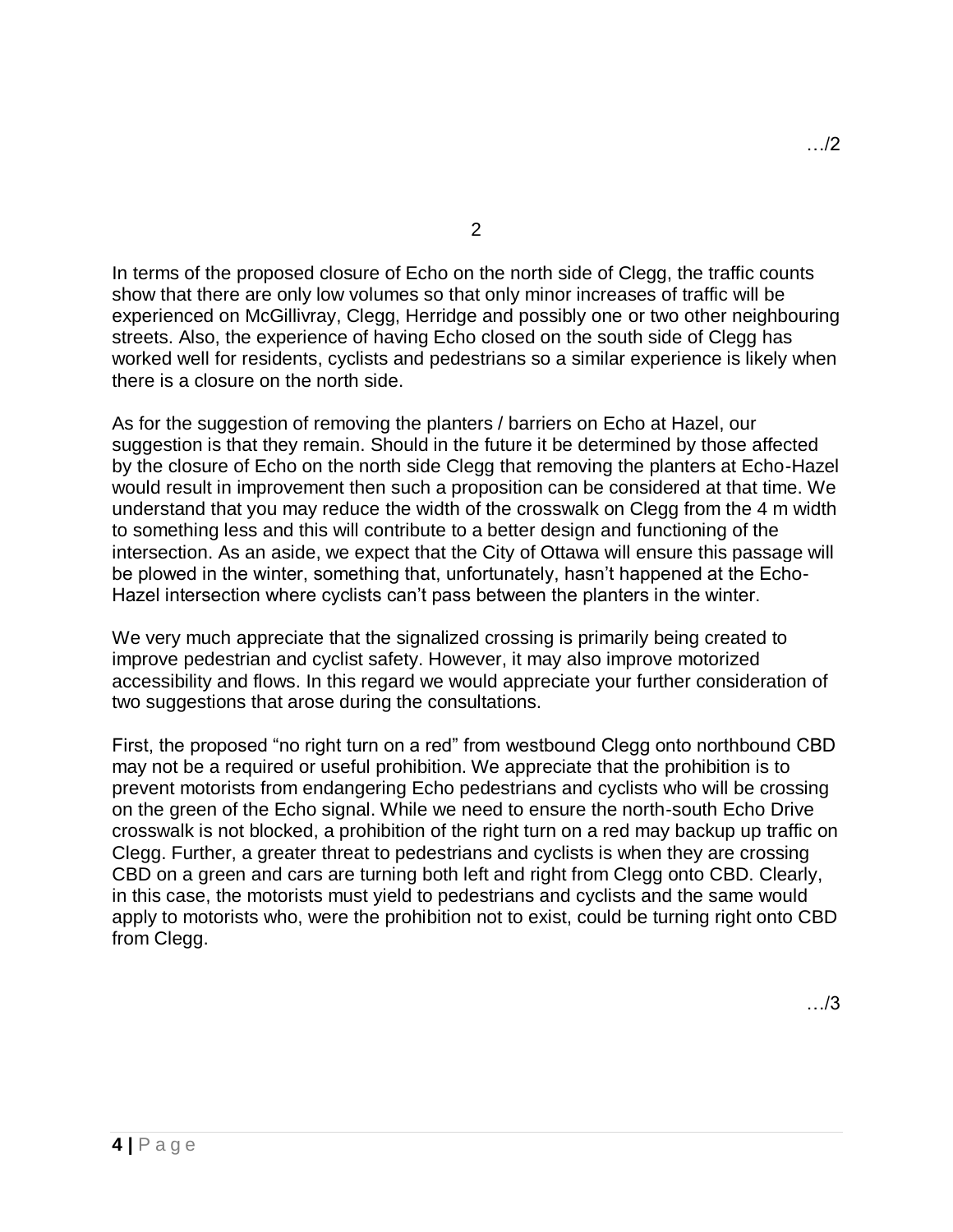The second suggestion that may warrant further consideration is the creation of a left turn lane from southbound CBD onto Clegg. We appreciate that there may be cost and "real estate" issues that led to the NCC not including this idea, however, a turning lane would improve CBD's southbound traffic flow. At present, southbound vehicles often squeeze by other southbound vehicles waiting to make a safe left turn onto Clegg so that if an extra metre or so could be found it would make for a safer left turn and would contribute to southbound flow on CBD. That said, the Association requests that the current "peak" turning restrictions from CBD onto Clegg be maintained except if there are key accessibility issues during the reconstruction of Main Street.

Regardless of the result of any further consideration of these two suggestions, we very much look forward to the creation next spring of a safe crossing at CBD-Clegg. Many skaters, pedestrians and cyclists will have such an easier and safer time "getting to the other side." Congratulations on this initiative.

John Dance President Old Ottawa East Community Association 61 Main Street OTTAWA ON, K1S 1B3

Via email: [john.dance.ottawa@gmail.com](mailto:john.dance.ottawa@gmail.com)

c.c.: Josée Vallée Councillor David Chernushenko 3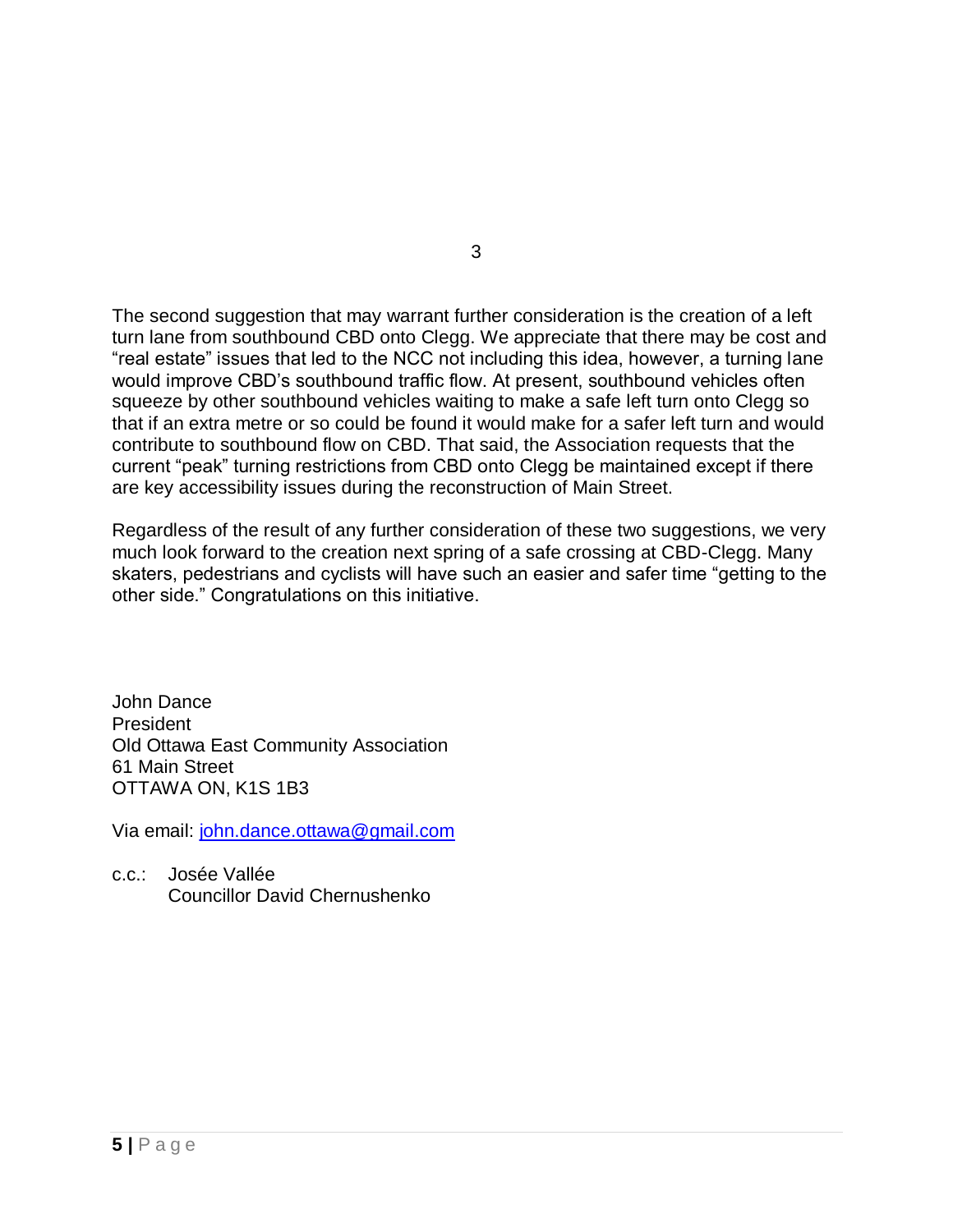# *Attachment 2 – Bus Route during Main Construction*



Old Town Hall

January 10, 2015

Émilie Girard-Ruel, MBA Senior Officer, Public Consultations National Capital Commission

Dear Ms Girard-Ruel:

## *Support for the Clegg-Colonel By Drive Bus Route during Main Street Reconstruction*

After discussion at a recent board meeting of the Old Ottawa East Community Association (OOECA), review of the comments made at the City's public open house on Main Street renewal (November 20, 2014) and consultation with a number of community members, it is the position of the OOECA that of the three options for northbound OC Transpo routes during Main Street Renewal construction, the best one would be Clegg-Colonel By Drive. Please note that southbound buses will be able to continue using a Main Street lane during construction

The option of running buses #5 and 16 along Riverside would deprive community members of any useful service. The option of running buses along Clegg-Glenora-Hazel-Echo would be dangerous on the narrow streets with tight corners. Also, Echo Drive functions as a "woonerf," where many pedestrians and cyclists use the roadway, so that a bus on this would not be welcomed.

Consequently, the OOECA would welcome the National Capital Commission's willingness to allow OC Transpo to operate northbound buses #5 and 16 on Colonel By between Clegg and Hawthorne during the reconstruction of Main Street. We realize that the NCC needs to preserve the special character of the parkways but we'd suggest that occasionally exceptions are warranted and this temporary bus routing is such an exception.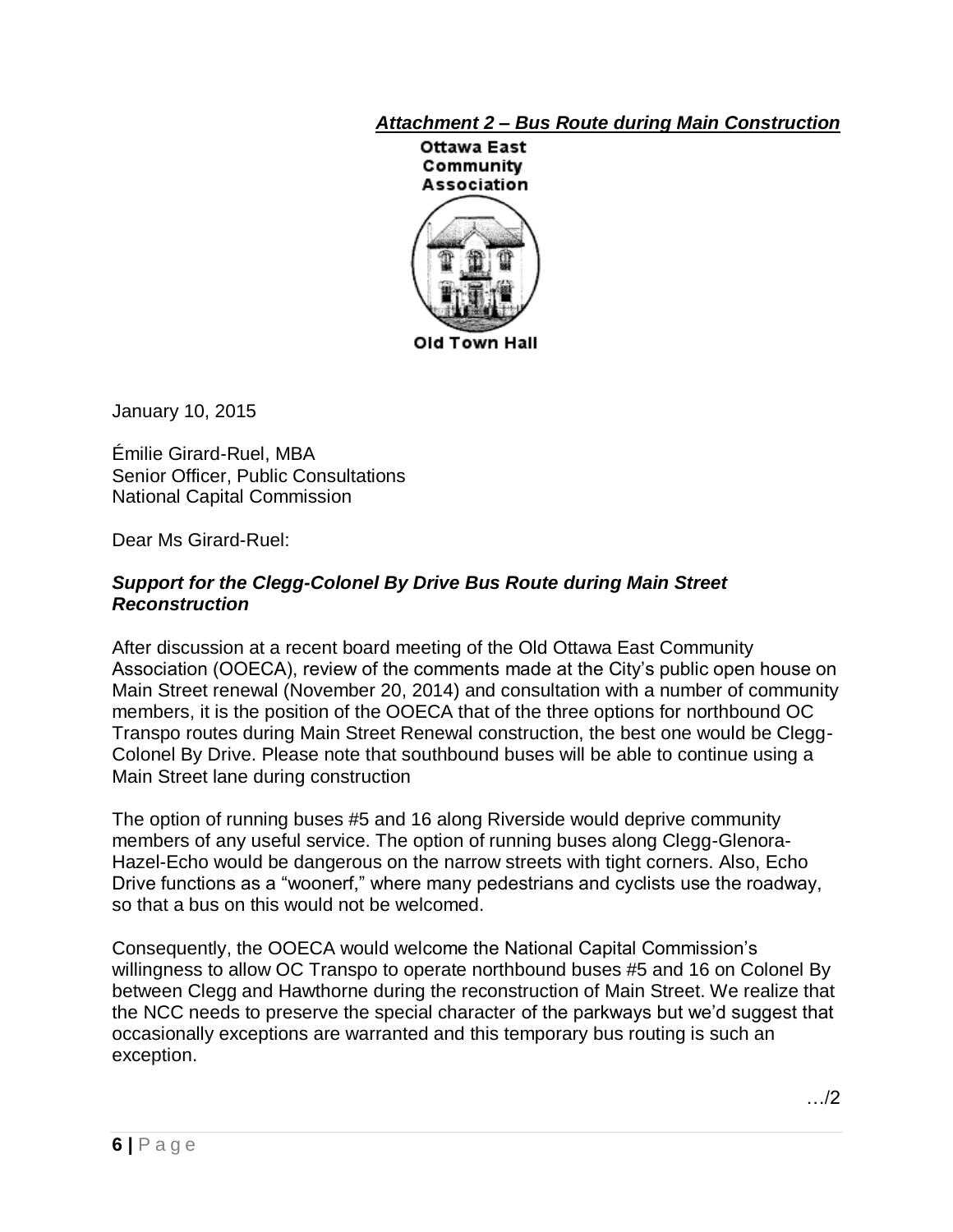NCC Board members may not be aware that Main Street, Old Ottawa East's northsouth thoroughfare, will be utterly disrupted by construction in 2015 and 2016. And they may not know that Old Ottawa East has a peculiar street structure so that there is no parallel route to Main that could serve an obvious alternative route for buses. The consequence is the request to use Colonel By Drive for OC Transpo buses. It's also worth noting that these buses do not run frequently so they will not put undue pressure on Colonel By.

The Commission's willingness to allow Lansdowne "large-event" shuttle buses to use limited portions of Queen Elizabeth Driveway was appreciated by residents of the Glebe and, similarly, your approval of temporary usage of OC Transpo buses on a short portion of Colonel By Drive would be welcomed by Old Ottawa East residents.

We look forward to hearing the NCC Board's decision on this matter.

John Dance **President** Old Ottawa East Community Association 61 Main Street OTTAWA ON K1S 1B3

*By email: john.dance.ottawa@gmail.com*

c.c.: Josée Vallée, City of Ottawa Councillor David Chernushenko 2